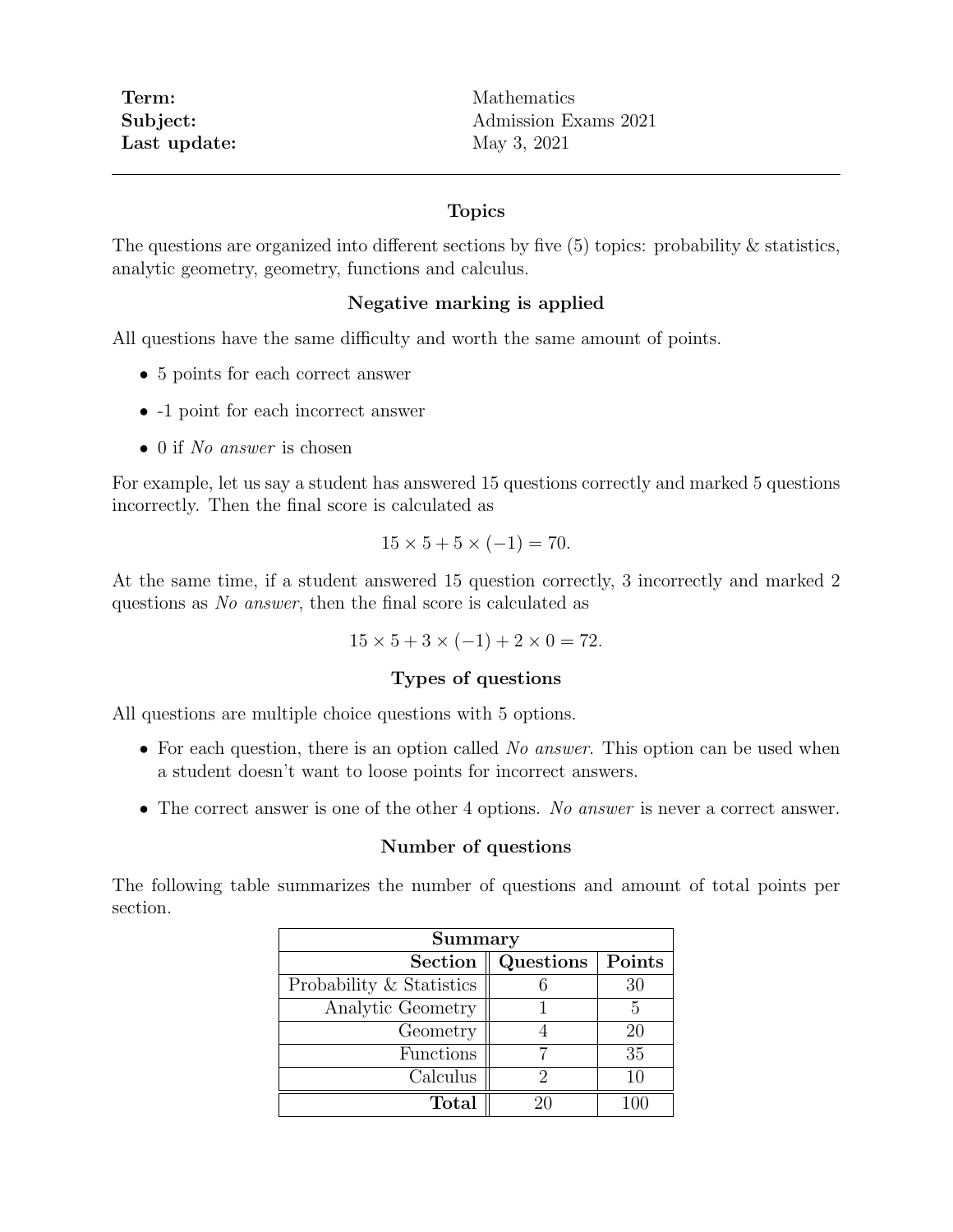### 1 Probability & Statistics

1. (5 points) Find the value of  $C(7,3)$ , where

$$
C(n,k) = \frac{n!}{(n-k)!k!}
$$

- A. 35
- B. 840
- C. 410
- D. 210
- E. No answer.
- 2. (5 points) In a class of 50 students, 18 students take chemistry, 26 students take biology, and 2 students take both chemistry and biology. How many students in the class are enrolled in either chemistry or biology?
	- A. 44 B. 26 C. 42 D. 2
	- E. No answer.
- 3. (5 points) The proportion of x in  $2/3$  is equal to  $1/3$ . What is the value of x?
	- A. 2/3
	- B. 2
	- $C. 2/9$
	- D. 1/9
	- E. No answer.
- 4. (5 points) In a recent town election, 75 percent of the 16,000 people voted. Of those who voted, 60 percent voted for current mayor and 120 votes were invalid. How many people voted for other candidates?
	- A. 4000
	- B. 4800
	- C. 4680
	- D. 12000
	- E. No answer.
- 5. (5 points) If the sum of 7 numbers is between 41 and 43, then the average (arithmetic mean) of the 7 numbers could be which of the following?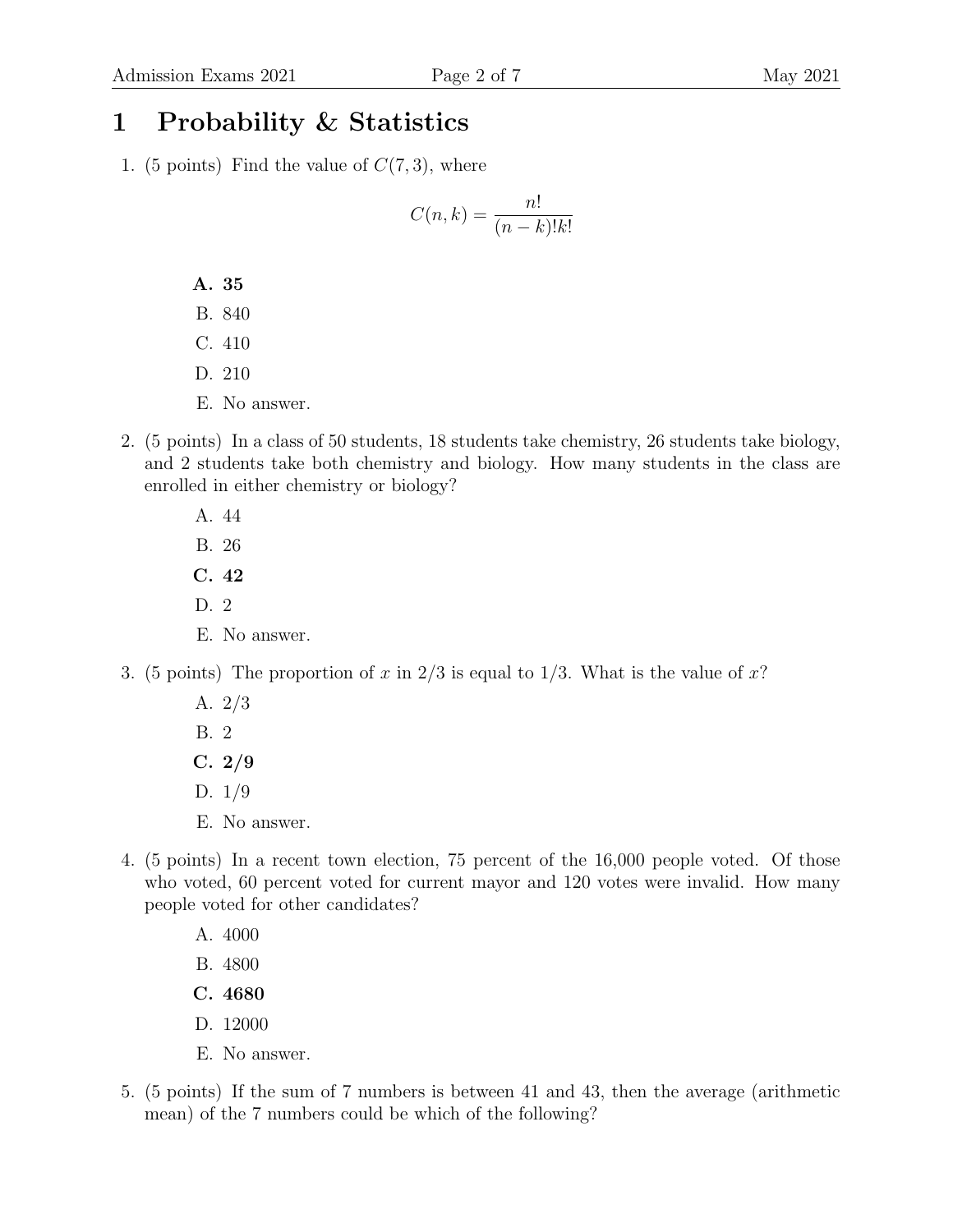- A. mean  $= 6$ B. mean  $= 5.5$
- C. mean  $= 5$
- D. mean  $= 6.5$
- E. No answer
- 6. (5 points) There are 5 sizes and 6 colors of T-shirts available for students at a local Merchandise Store. How many different combinations of T-shirt color and size can students choose?
	- A. 16 B. 30
	- C. 15
	- D. 11
	- E. No answer.

## 2 Analytic Geometry

1. (5 points) Find the sum of the components of the vector  $2\vec{a} + 3\vec{b}$ , where the vectors  $\vec{a}$ and  $\vec{b}$  are given in the following form

$$
\vec{a} = (1, 2), \text{ and } \vec{b} = (-4, 2)
$$

A. 2 B. -1 C. 1 D. 0 E. No answer.

### 3 Geometry

1. (5 points) In the figure below, what is the value of  $x + y$  in degrees?

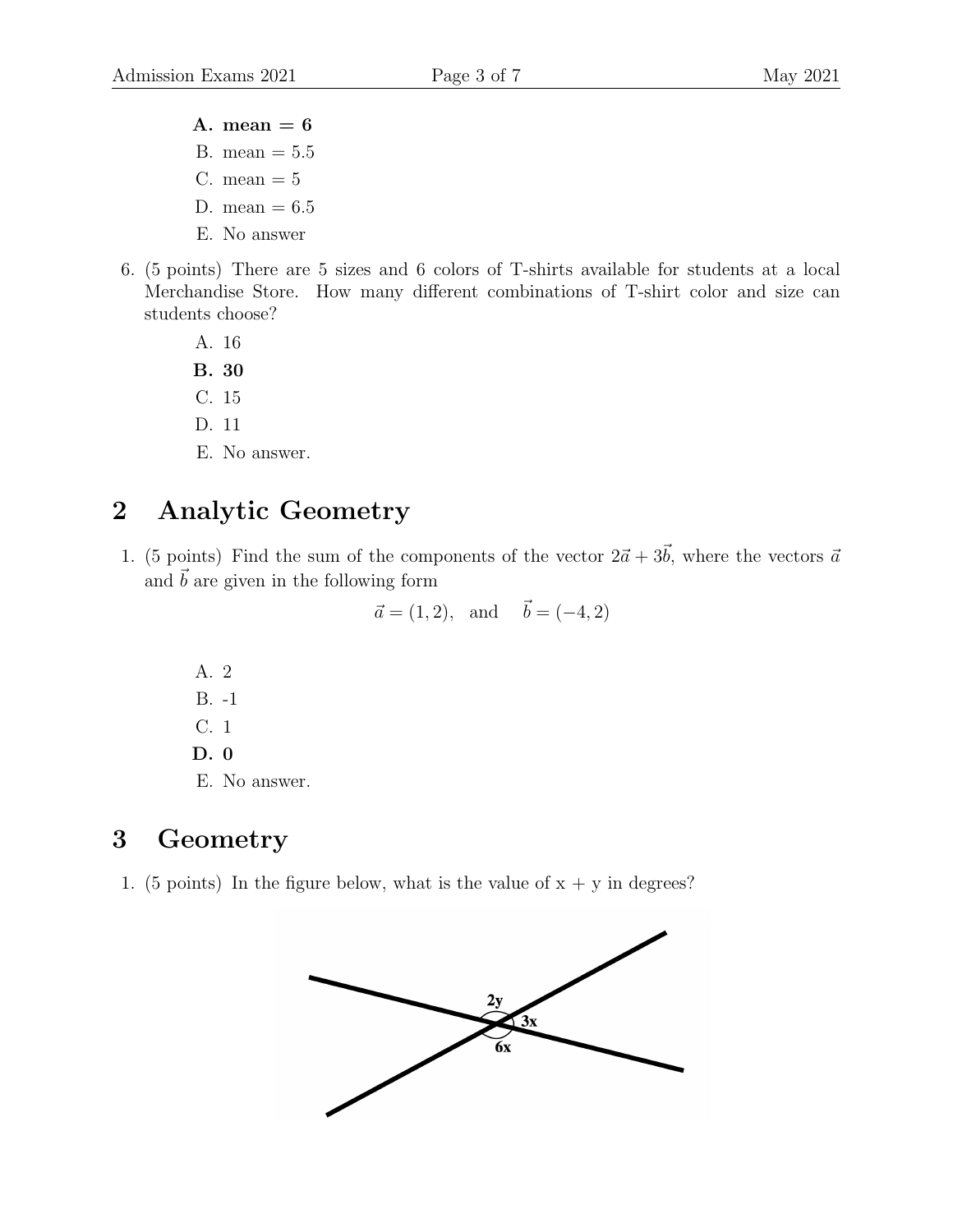- A. 60
- B. 75
- C. 100
- D. 80
- E. No answer.
- 2. (5 points) Based on the figure below, what is the value of a in degrees?



- **A.**  $2\pi + 4$ B.  $2\pi + 2$ C.  $2\pi$ D.  $\pi + 2$ E. No answer.
- 4. (5 points) In the figure above, what is the sum of the x and y coordinates of the highest point on the above semicircle?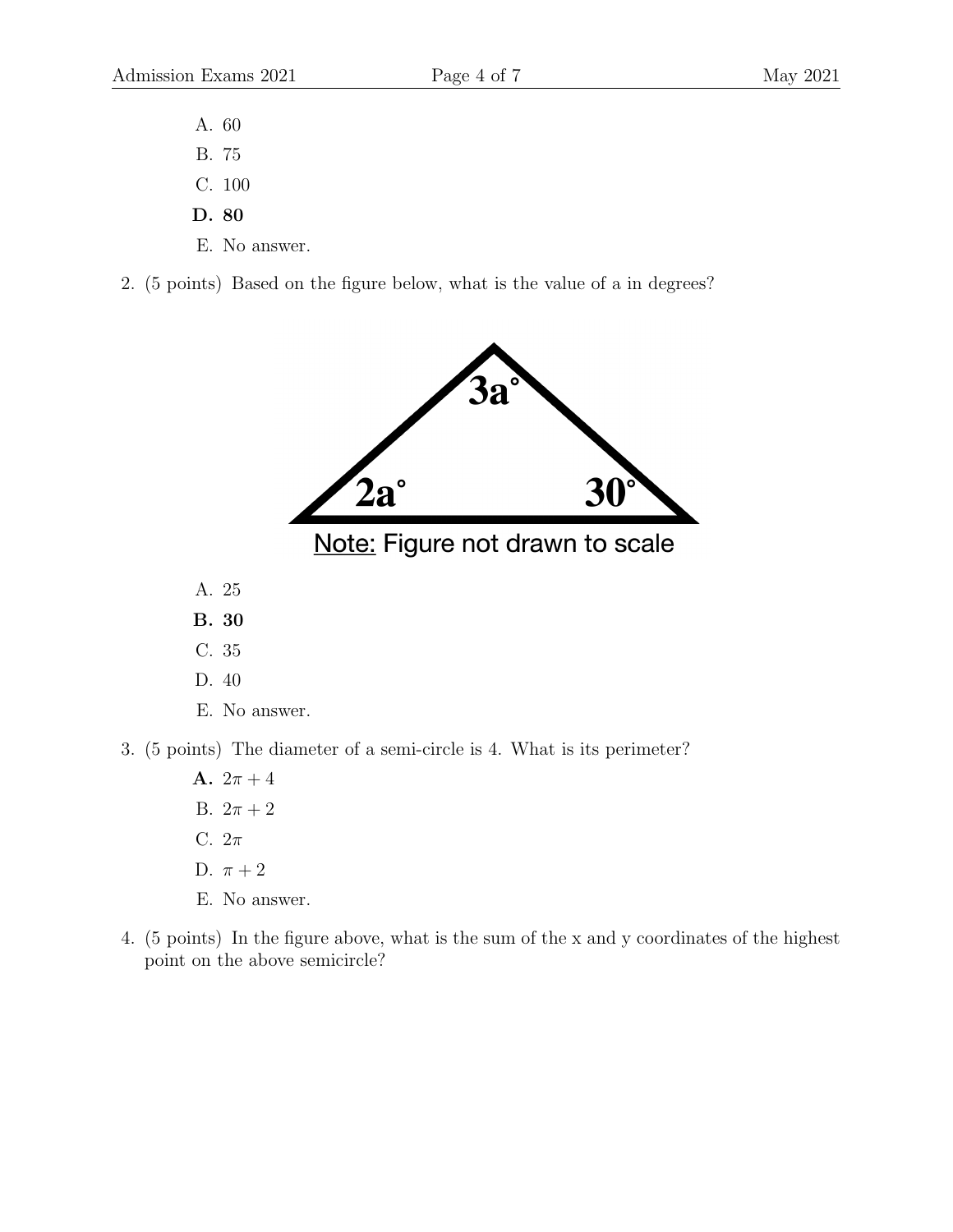

### 4 Functions

1. (5 points) If x and y are positive integers, and  $x^2 - y^2 = 5$ , what is the value of x?

- A. 1
- B. 2
- C. 4
- D. 3
- E. No answer.
- 2. (5 points) Given  $f(x) = 3x 1$  and  $g(x) = \sqrt{x^2 8}$ . Evaluate

$$
f(g(3))
$$
 or  $(f \circ g)(3)$ 

A. 8 B. 3 C. 2 D. 7 E. No answer.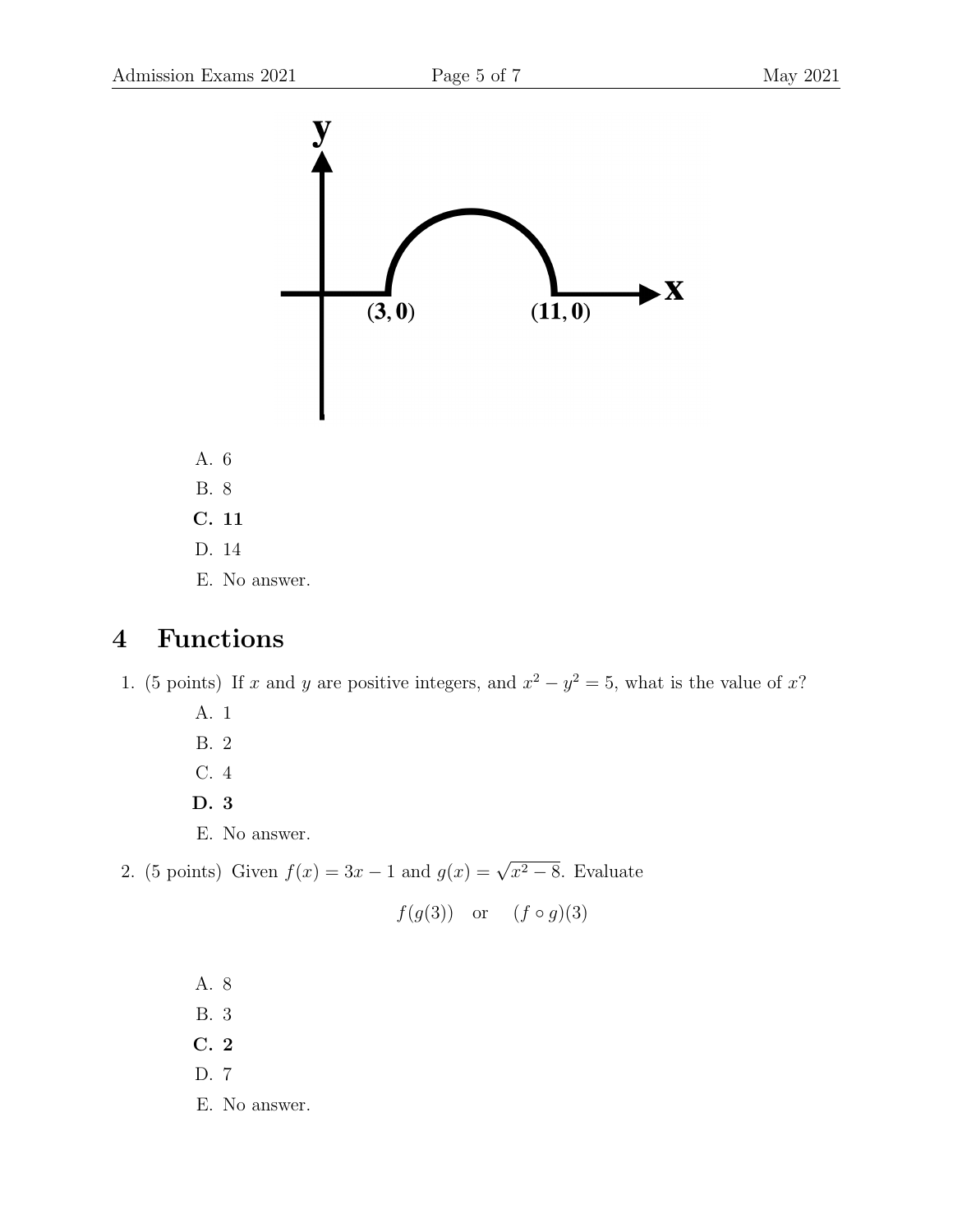3. (5 points) If  $f(x) = x^{-1} + x + x^2$  at which of the following values of x is  $f(x)$  undefined?

A. 0 B. -1 C. 1

- D. 2
- E. No answer.
- 4. (5 points) What is the equation of a line through the following two points  $A(1,1)$  and  $B(2, 4)$ ?
	- A.  $y = x + 2$ B.  $y = 2x$ C.  $y = 4x - 3$ D.  $y = 3x - 2$ E. No answer.
- 5. (5 points) Let the function f be defined as  $f(x) = 2x 1$ . If  $f(a+1) = 10$ , what is the value of  $f(a)$ ?
	- A. 4.5 B. 2 C. 9
	- D. 8
	- E. No answer.

6. (5 points) What are the solutions of x for which  $(x - 1)(x + 2) = 0$ ?

- A. -1 B. -2 C. -1 and 2
- D. 1 and -2
- E. No answer.
- 7. (5 points) If

$$
a^x \cdot a^4 = a^{16}
$$
 and  $(a^3)^y = a^{12}$ ,

what is the value of  $x + y$ ?

A. 13 B. 15 C. 17 D. 16 E. No answer.